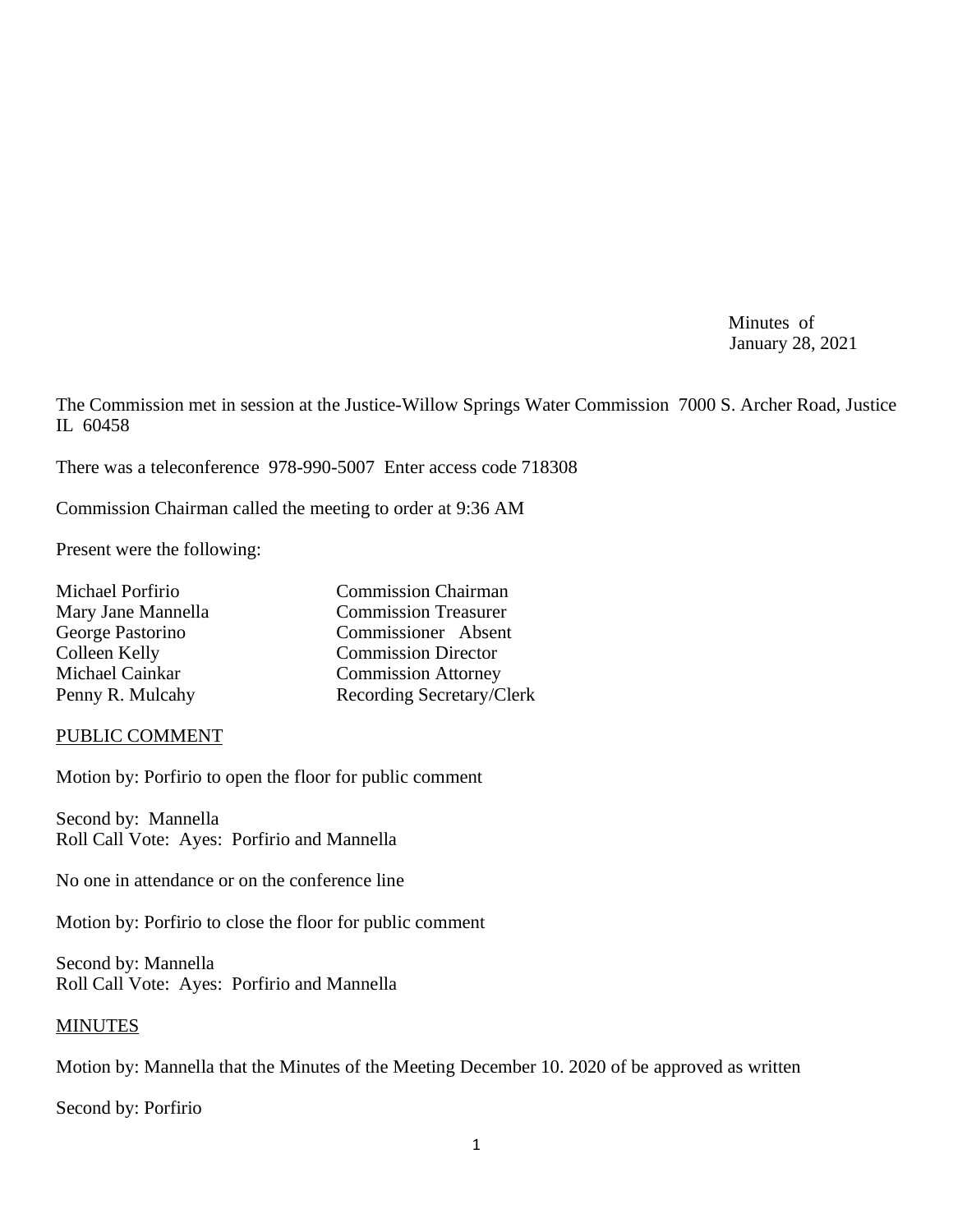Roll Call Vote: Ayes: Porfirio and mannella

## FINANCIAL

1) Invoices paid from December 3, 2020 to January 20, 2021

File: Invoices Paid

Motion by: Porfirio that all invoices be ratified for payment

Second by: Mannella Roll Call Vote: Ayes: Porfirio and Mannella

2) Cash in Banks All Accounts for December 2020

Director Kelly reported the two (2) CD's that matured at ByLine Bank were transferred to First Midwest Bank at .20%.

The Director also reported that, with Board approval the accounts at Firth Third were combined for a five (5) year plan and should receive an estimated \$44,000 in interest this year.

File: Cash in Bank

3) December 2020 Budget (Operating Report)

File: 2020 Budget

Director Kelly reported that the 2021 Budget is being worked on and should be ready for the next Board Meeting for approval.

### COMMISSIONER'S REPORT

Commissioner Porfirio stated there should be a Special Meeting held before the February 25<sup>th</sup> meeting to discuss personnel compensation and structure and also to discuss the 2021 Budget, and a surplus policy.

### ENGINEERING

• Update on Watermain Projects

Commission Engineer John Hoefferle did not attend meeting, a report was sent to the Commission and is attached to minutes.

Director Kelly reported the 83<sup>rd</sup> Street Project is down to the last punch list. After discussing with the Engineer, was decided to do replace additional water main footage to the Cronin Avenue Water Main Project for a cost of \$200,000.00 this is on the Water Commission's improvement plan.

The Vinewood project is in the engineering process, the plans should be completed soon and will go out for bid in the Spring. As previous projects the Water Commission will be working in conjunction with the Village of Willow Springs.

4) Letter read dated December 8, 2020 from John Hoefferle of Hoefferle Butler Engineering to the Commissioners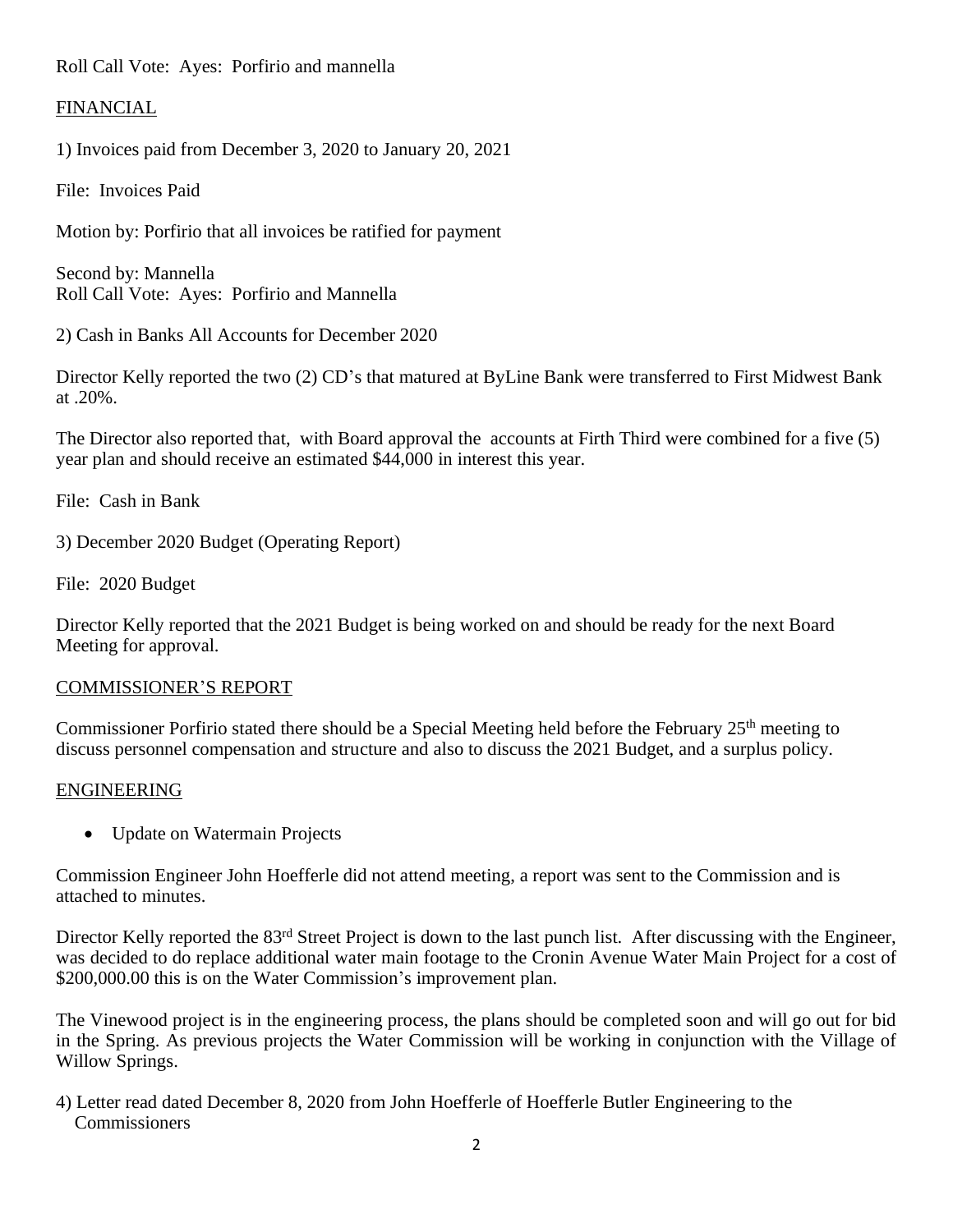## Re: Contractor's Payment #2 / Final 87TH Street Water Main Relocation

Check was issued on December 9, 2020 for \$20,335.98 upon recommendation of Commission Engineer John Hoefferle and Director Colleen H. Kelly and the approval of the Board

Motion by: Mannella to ratify payout #2/Final in the amount of \$20,335.98 to Vian Construction for the 87<sup>th</sup> St Water Main Relocation Project

Second by: Porfirio Roll Call Vote: Ayes: Porfirio and Mannella

5) Letter read dated January 14, 2021 from John Hoefferle of Hoefferle Butler Engineering to the **Commissioners** 

> Re: Contractor's Payout #2 Cronin Ave Water Main Replacement

Motion by: Mannella to approve Payout #2 in the amount of \$122,051.54 upon the recommendation of Commission Engineer John Hoefferle and Director Colleen H. Kelly to Unique Plumbing Co. for the Cronin Ave Water Main Replacement Project

Second by: Porfirio Roll Call Vote: Ayes: Porfirio and mannella

## EXECUTIVE DIRECTOR'S REPORT

6) Letter read dated January 4, 2021 from Director Colleen H. Kelly and Office Manager Penny Mulcahy to Lauterbach & Amen, LLP

Re: 2019 Audit

File: 2019 Audit

7) Letters read dated January 4, 2021 from Lauterbach & Amen, LLP to the Board of Commissioners

Re: 2019 Audit

File: 2019 Audit

7A) Management Letter read dated January 4, 2021 from Lauterbach & Amen, LLP to the Board of **Commissioners** Re: Audit 2019

File: 2019 Audit

8) Justice-Willow Springs Water Commission's Annual Financial Report for Fiscal Year Ended December 31, 2019

File: 2019 Audit

Attorney Cainkar will review the Audit and report any recommendations at the next Board Meeting

Motion by: Porfirio to accept the 2019 Audit as presented

Second by: Mannella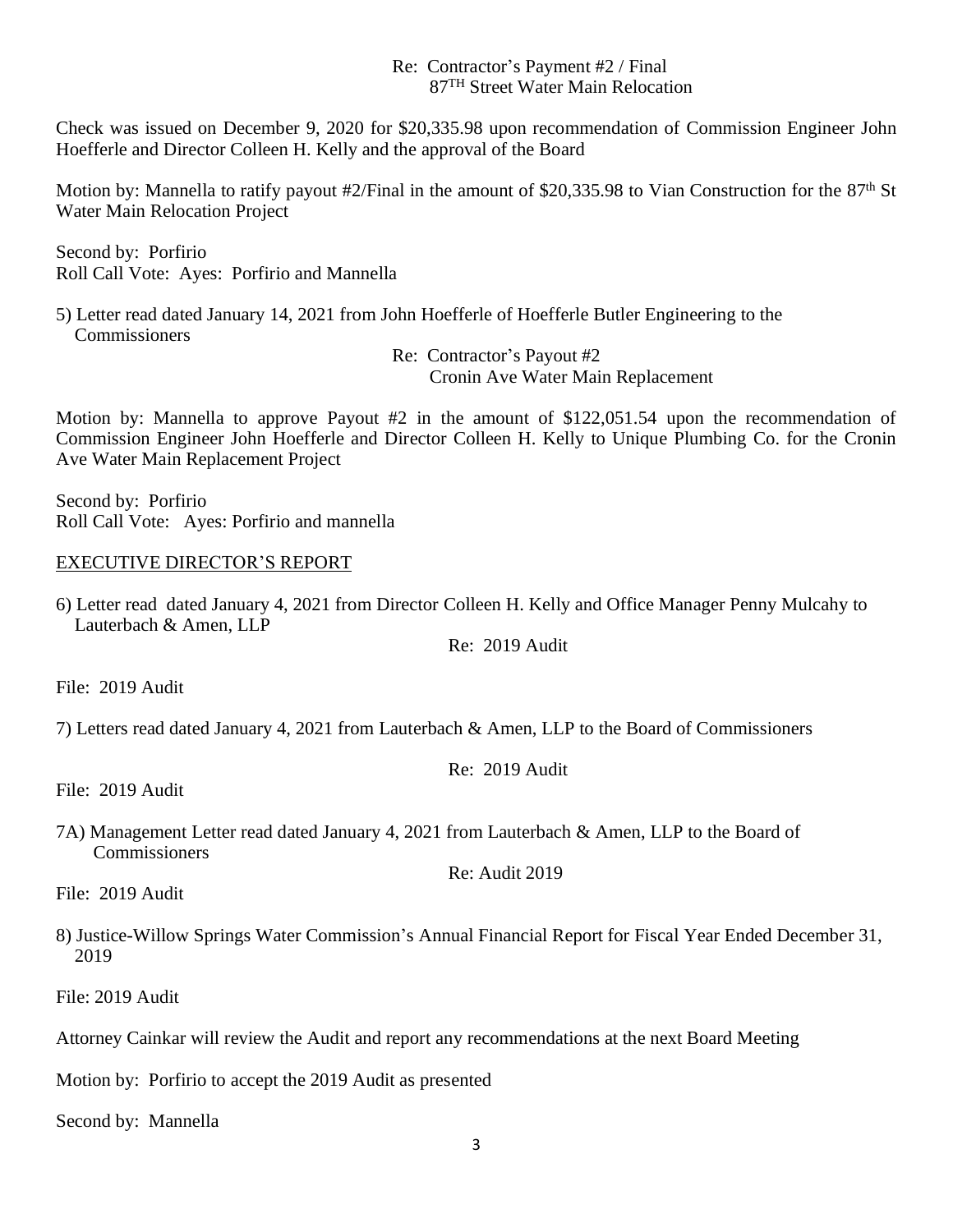Roll Call Vote: Ayes: Porfirio and Mannella

• Customer Write Off's:

9061 Oak Ridge Court, Willow Springs \$551.57 previous owner did not pay

Director Kelly reported the Commission is unable to collect money owed from previous owner and with advice from the Attorney the Commission has to write off.

7501 Cronin \$938.00 Discharge of Debtor

The Commission also has to write off the due to bankruptcy

Director Kelly reported the Commission will now be purchasing its fuel from AL Warren in Summit, the rate is cheaper than Speedway. Speedway also was charging late fees as they has us on a 15 days payment schedule as the Commission was disputing the late fees Speedway had locked us out from making any purchases.

She also reported as directed by the Board, Rosary Hill's water bills were zeroed out for January approximately \$2,200.00, Sister Natalie expressed her appreciation for the Commission's support.

# LEGAL

## 9) ORDINANCE NO. 21-1 AN ORDINANCE ESTABLISHING WATER SERVICE FEES FOR THE JUSTICE-WILLOW SPRINGS WATER COMMISSION

Motion by: Porfirio to approve ORDINANCE NO. 21-1 AN ORDINANCE ESTABLISHING WATER SERVICE FEES FOR THE JUSTICE-WILLOW SPRINGS WATER COMMISSION

Second by: Mannella Roll Call Vote: Ayes: Porfirio and Mannella

# CUSTOMER / COMMUNITY MATTERS

• Board Discussion and Possible Action on the following:

10) Letter read from Dan Kiers from 8353 S. 78th Ct, Justice to the Commission

Re: Abatement request

Motion by: Porfirio for a one (1) time \$239.92 abatement for customer at 8353 S. 78<sup>th</sup> Ct

Second by: Mannella Roll Call Vote: Ayes: Porfirio and Mannella

File: Customers Account

11) E-mail read dated January 11, 2021 from Frank Nakira from J & J Fish & Chicken, 8515 S, 88th Ave, Justice to the Commission

Re: Bill Relief

Director Kelly reported this customer believes the owner of the property has tapped into his water line as there is construction on the unit next to his, a new was installed to try to monitor the readings there is no way to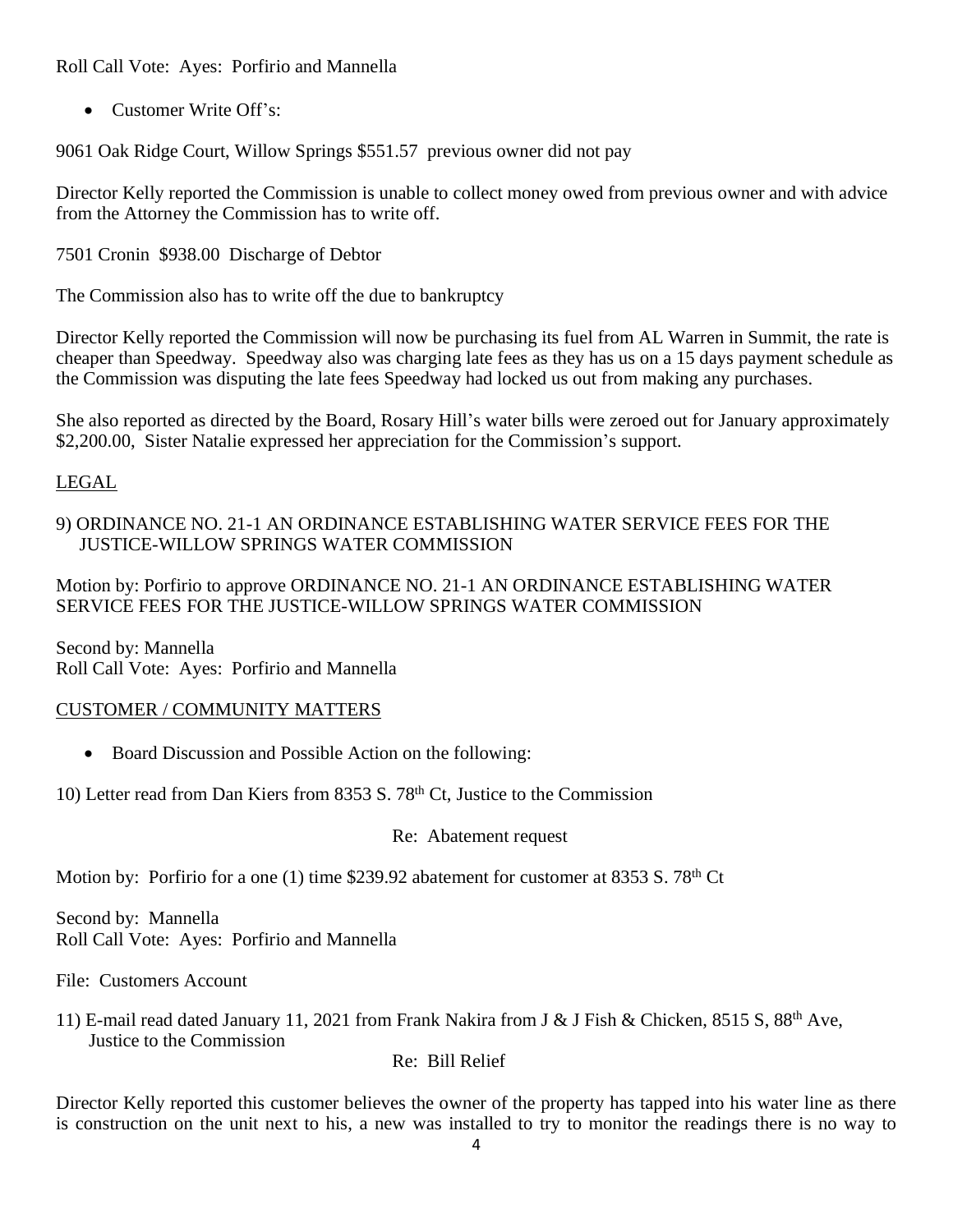determine who or which unit is using the water. Director Kelly stated the owner is opposed to putting in one (1) large meter for all the units.

Motion by: Porfirio to waive late fees for 8515 S. Cork and charge the business  $\frac{1}{2}$  of the usage at the wholesale rate

Second by: Mannella Roll Call Vote: Ayes: Porfirio and Mannella

The Attorney was directed to contact the owner of the property in regards to having one (1) meter installed

File: Customers Account

12) Letter read from Russ Swanson, Owner of Oil Delux, 8000 W. 85<sup>th</sup> St, Justice to the Commission

### Re: Bill Relief

Director Kelly reported the customer had found that the backflow device was leaking and the customer had it fixed.

Motion by: Porfirio to charge 8000 W. 85<sup>th</sup> St, Justice Oil Delux wholesale rate for their outstanding water bill

Second by: Mannella Roll Call Vote: Ayes: Porfirio and Mannella

File: Customers Account

### PERSONNEL MATTERS

• No Discussion

### OLD BUSINESS

• No Old Business

### NEW BUSINESS

Commissioner Porfirio again stated there should be a Special Board Meeting to go over personnel issues and the 2021 Budget. The meeting will be held on February 9<sup>th</sup> at 9:30 AM

### CLOSED SESSION

• No Closed Session

Motion by: Porfirio that all Correspondence and Documents received by and / or presented to the Commission for this meeting be received, accepted and filed as noted

Second by: Mannella Roll Call Vote: Ayes: Porfirio and Mannella

Motion by: Porfirio that the Commission adjourns the Regular Meeting of January 28, 2021